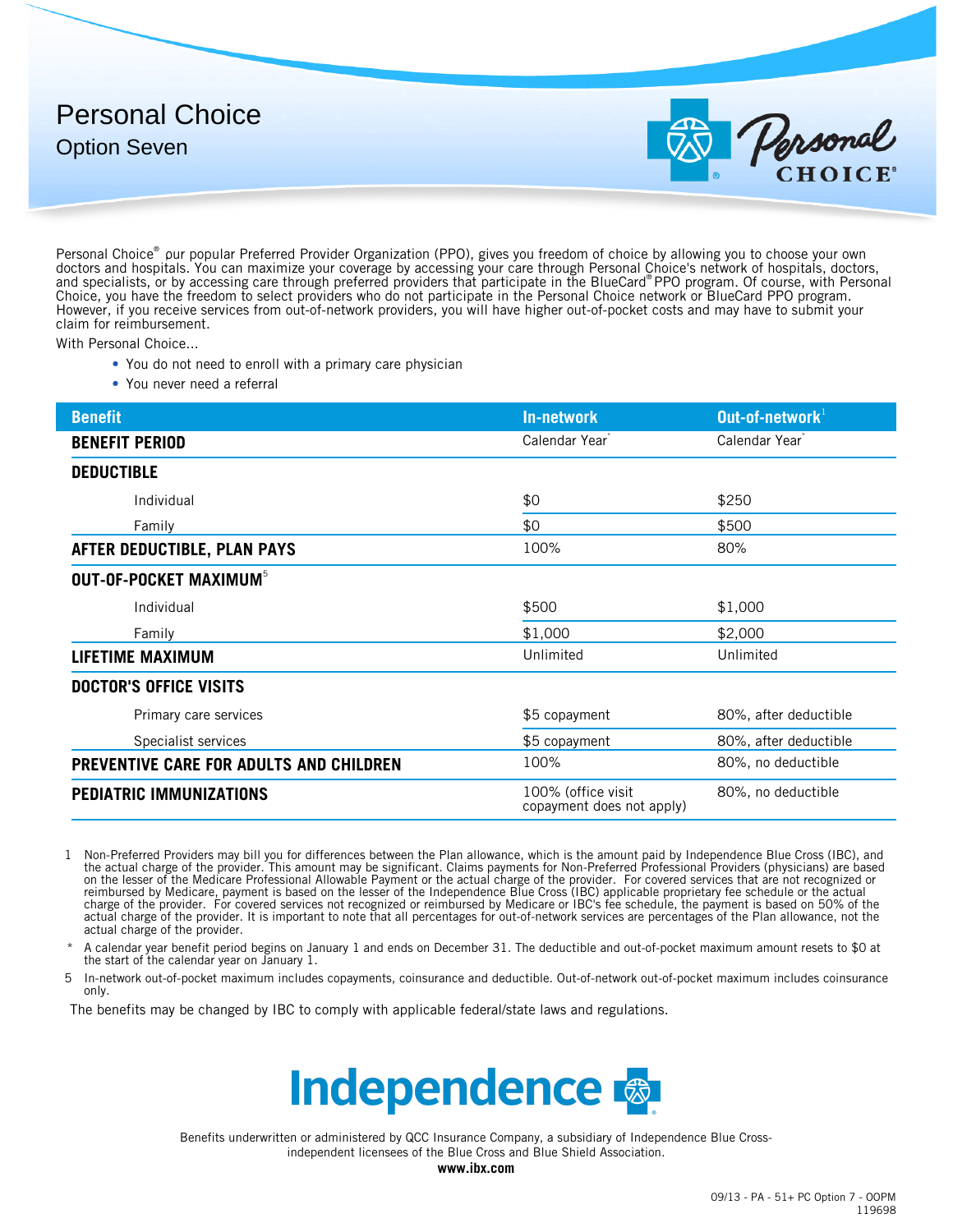| <b>Benefit</b>                                                                                                                                 | <b>In-network</b>                                | Out-of-network $^1$                                                |
|------------------------------------------------------------------------------------------------------------------------------------------------|--------------------------------------------------|--------------------------------------------------------------------|
| ROUTINE GYNECOLOGICAL EXAM/PAP<br>1 per year for women of any age <sup>3</sup>                                                                 | 100%                                             | 80%, no deductible                                                 |
| <b>MAMMOGRAM</b>                                                                                                                               | 100%                                             | 80%, no deductible                                                 |
| NUTRITION COUNSELING FOR WEIGHT MANAGEMENT<br>6 visits per year <sup>3</sup>                                                                   | 100%                                             | 80%, after deductible                                              |
| <b>ALLERGY INJECTIONS/TESTING</b><br>(Office visit copayment waived if no office visit is charged)                                             | 100%                                             | 80%, after deductible                                              |
| <b>MATERNITY</b>                                                                                                                               |                                                  |                                                                    |
| First OB visit                                                                                                                                 | \$5 copayment                                    | 80%, after deductible                                              |
| Hospital                                                                                                                                       | 100%                                             | 80%, after deductible <sup>4</sup>                                 |
| <b>INPATIENT HOSPITAL SERVICES</b>                                                                                                             |                                                  |                                                                    |
| Facility                                                                                                                                       | 100%                                             | 80%, after deductible <sup>4</sup>                                 |
| Physician/Surgeon                                                                                                                              | 100%                                             | 80%, after deductible                                              |
| <b>INPATIENT HOSPITAL DAYS</b>                                                                                                                 | Unlimited                                        | 70 <sup>4</sup>                                                    |
| <b>OUTPATIENT SURGERY</b>                                                                                                                      |                                                  |                                                                    |
| Facility                                                                                                                                       | 100%                                             | 80%, after deductible                                              |
| Physician/Surgeon                                                                                                                              | 100%                                             | 80%, after deductible                                              |
| <b>EMERGENCY ROOM</b>                                                                                                                          | \$25 copayment (copayment<br>waived if admitted) | \$25 copayment, no<br>deductible (copayment<br>waived if admitted) |
| <b>URGENT CARE CENTER</b>                                                                                                                      | \$17 copayment                                   | 80%, after deductible                                              |
| <b>AMBULANCE</b>                                                                                                                               |                                                  |                                                                    |
| Emergency                                                                                                                                      | 100%                                             | 100%, no deductible                                                |
| Non-emergency                                                                                                                                  | 100%                                             | 80%, after deductible                                              |
| <b>OUTPATIENT LABORATORY/PATHOLOGY</b>                                                                                                         | 100%                                             | 80%, after deductible                                              |
| <b>OUTPATIENT X-RAY/RADIOLOGY</b>                                                                                                              | 100%                                             | 80%, after deductible                                              |
| <b>THERAPY SERVICES</b>                                                                                                                        |                                                  |                                                                    |
| Physical, speech and occupational                                                                                                              | \$10 copayment                                   | 80%, after deductible                                              |
| Cardiac rehabilitation<br>36 visits per year <sup>3</sup>                                                                                      | \$10 copayment                                   | 80%, after deductible                                              |
| Pulmonary rehabilitation<br>12 visits per year <sup>3</sup>                                                                                    | \$10 copayment                                   | 80%, after deductible                                              |
| Respiratory therapy                                                                                                                            | \$10 copayment                                   | 80%, after deductible                                              |
| <b>RESTORATIVE SERVICES, INCLUDING CHIROPRACTIC</b><br><b>CARE</b><br>Orthoptic/pleoptic therapy limited to 8 sessions per lifetime<br>maximum | \$10 copayment                                   | 80%, after deductible                                              |
| <b>CHEMO/RADIATION/DIALYSIS</b>                                                                                                                | 100%                                             | 80%, after deductible                                              |

1 Non-Preferred Providers may bill you for differences between the Plan allowance, which is the amount paid by Independence Blue Cross (IBC), and the actual charge of the provider. This amount may be significant. Claims payments for Non-Preferred Professional Providers (physicians) are based on the lesser of the Medicare Professional Allowable Payment or the actual charge of the provider. For covered services that are not recognized or reimbursed by Medicare, payment is based on the lesser of the Independence Blue Cross (IBC) applicable proprietary fee schedule or the actual charge of the provider. For covered services not recognized or reimbursed by Medicare or IBC's fee schedule, the payment is based on 50% of the actual charge of the provider. It is important to note that all percentages for out-of-network services are percentages of the Plan allowance, not the actual charge of the provider.

3 Combined in/out-of-network

4 Inpatient hospital day limit combined for all out-of-network inpatient medical, maternity, mental health, serious mental illness and substance abuse services.

The benefits may be changed by IBC to comply with applicable federal/state laws and regulations.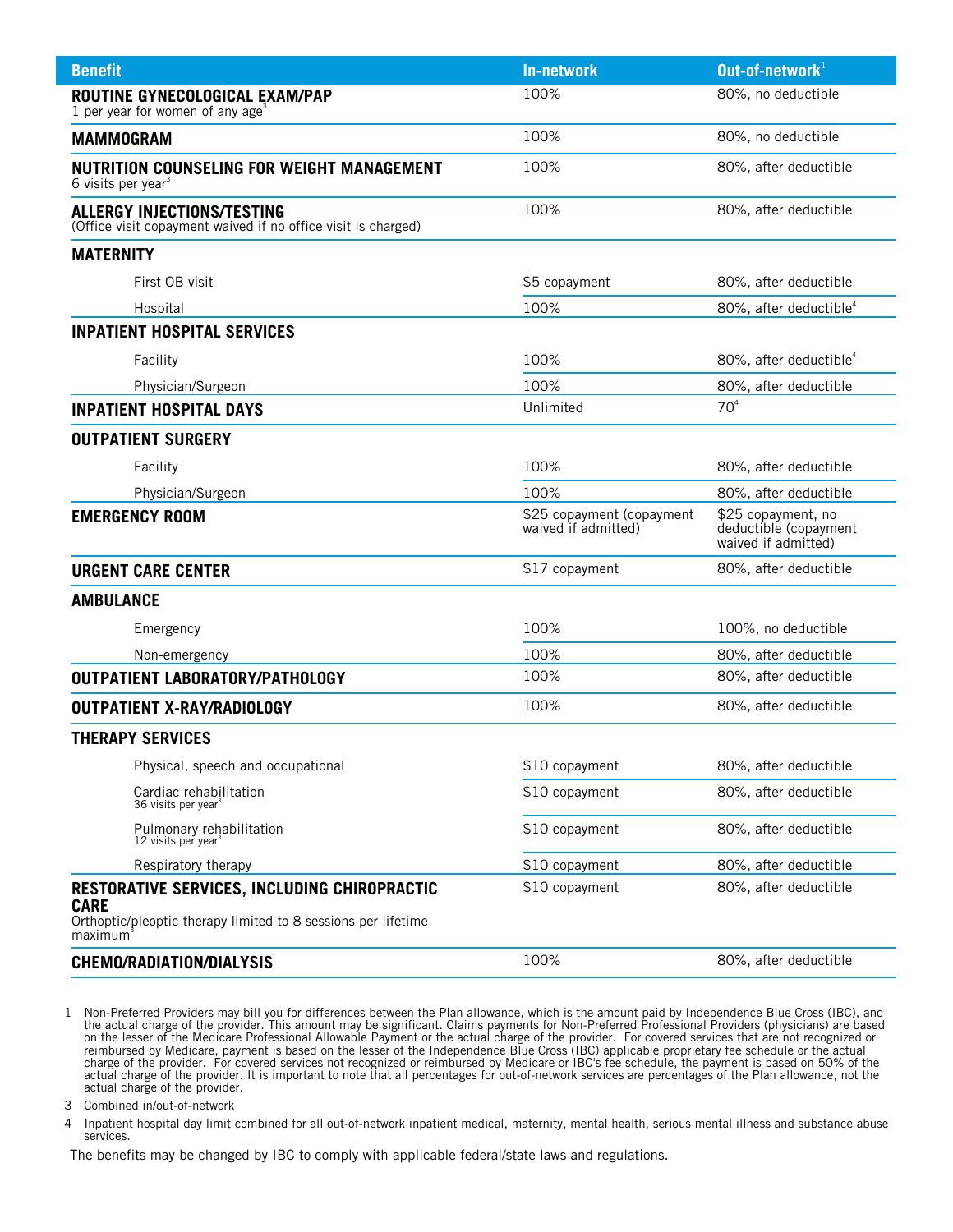| <b>Benefit</b>                            | <b>In-network</b> | Out-of-network $^1$                |
|-------------------------------------------|-------------------|------------------------------------|
| <b>OUTPATIENT PRIVATE DUTY NURSING</b>    | 100%              | 80%, after deductible              |
| <b>SKILLED NURSING FACILITY</b>           | 100%              | 80%, after deductible              |
| <b>HOSPICE AND HOME HEALTH CARE</b>       | 100%              | 80%, after deductible              |
| DURABLE MEDICAL EQUIPMENT AND PROSTHETICS | 100%              | 80%, after deductible              |
| <b>OUTPATIENT DIABETIC EDUCATION</b>      | 100%              | Not covered                        |
| <b>MENTAL HEALTH CARE</b>                 |                   |                                    |
| Outpatient                                | \$5 copayment     | 80%, after deductible              |
| Inpatient                                 | 100%              | 80%, after deductible <sup>4</sup> |
| <b>SERIOUS MENTAL ILLNESS CARE</b>        |                   |                                    |
| Outpatient                                | \$5 copayment     | 80%, after deductible              |
| Inpatient                                 | 100%              | 80%, after deductible <sup>4</sup> |
| <b>SUBSTANCE ABUSE TREATMENT</b>          |                   |                                    |
| Outpatient/Partial facility visits        | \$5 copayment     | 80%, after deductible              |
| Rehabilitation                            | 100%              | 80%, after deductible <sup>4</sup> |
| Detoxification                            | 100%              | 80%, after deductible <sup>4</sup> |

1 Non-Preferred Providers may bill you for differences between the Plan allowance, which is the amount paid by Independence Blue Cross (IBC), and the actual charge of the provider. This amount may be significant. Claims payments for Non-Preferred Professional Providers (physicians) are based on the lesser of the Medicare Professional Allowable Payment or the actual charge of the provider. For covered services that are not recognized or reimbursed by Medicare, payment is based on the lesser of the Independence Blue Cross (IBC) applicable proprietary fee schedule or the actual charge of the provider. For covered services not recognized or reimbursed by Medicare or IBC's fee schedule, the payment is based on 50% of the actual charge of the provider. It is important to note that all percentages for out-of-network services are percentages of the Plan allowance, not the actual charge of the provider.

4 Inpatient hospital day limit combined for all out-of-network inpatient medical, maternity, mental health, serious mental illness and substance abuse services.

The benefits may be changed by IBC to comply with applicable federal/state laws and regulations.

## **What is not covered?**

- services not medically necessary
- services not billed and performed by a provider properly licensed and qualified to render the medically necessary treatment, service, or supply
- cosmetic services/supplies
- routine foot care
- supportive devices for the foot (orthotics), except for podiatric appliances for the prevention of complications associated with diabetes
- dental care, including dental implants, and nonsurgical treatment of temporomandibular joint syndrome (TMJ)
- vision care (except as specified in a group contract)
- military or occupational injuries or illness
- benefits payable by the government, Medicare, or through motor vehicle insurance
- assisted fertilization techniques such as, but not limited to, in-vitro fertilization, artificial insemination, GIFT, ZIFT
- charges in excess of benefit maximums or allowable charges as set forth in the group contract
- services or supplies that are experimental or investigative except routine costs associated with clinical trials
- inpatient private-duty nursing
- alternative therapies/complementary medicine
- hearing aids, hearing examinations/tests for the prescription/fitting of hearing aids, and cochlear electromagnetic hearing devices
- immunizations required for employment or travel
- self-injectable drugs

This summary represents only a partial listing of the benefits and exclusions of the Personal Choice program described in this summary. If your employer purchases another program, the benefits and exclusions may differ. Also, benefits and exclusions may be further defined by medical policy. This managed care plan may not cover all of your health care expenses. Read your benefits booklet for a complete listing of the terms, limitations, and<br>exclusions of the program. If you need more information, please call 1-800